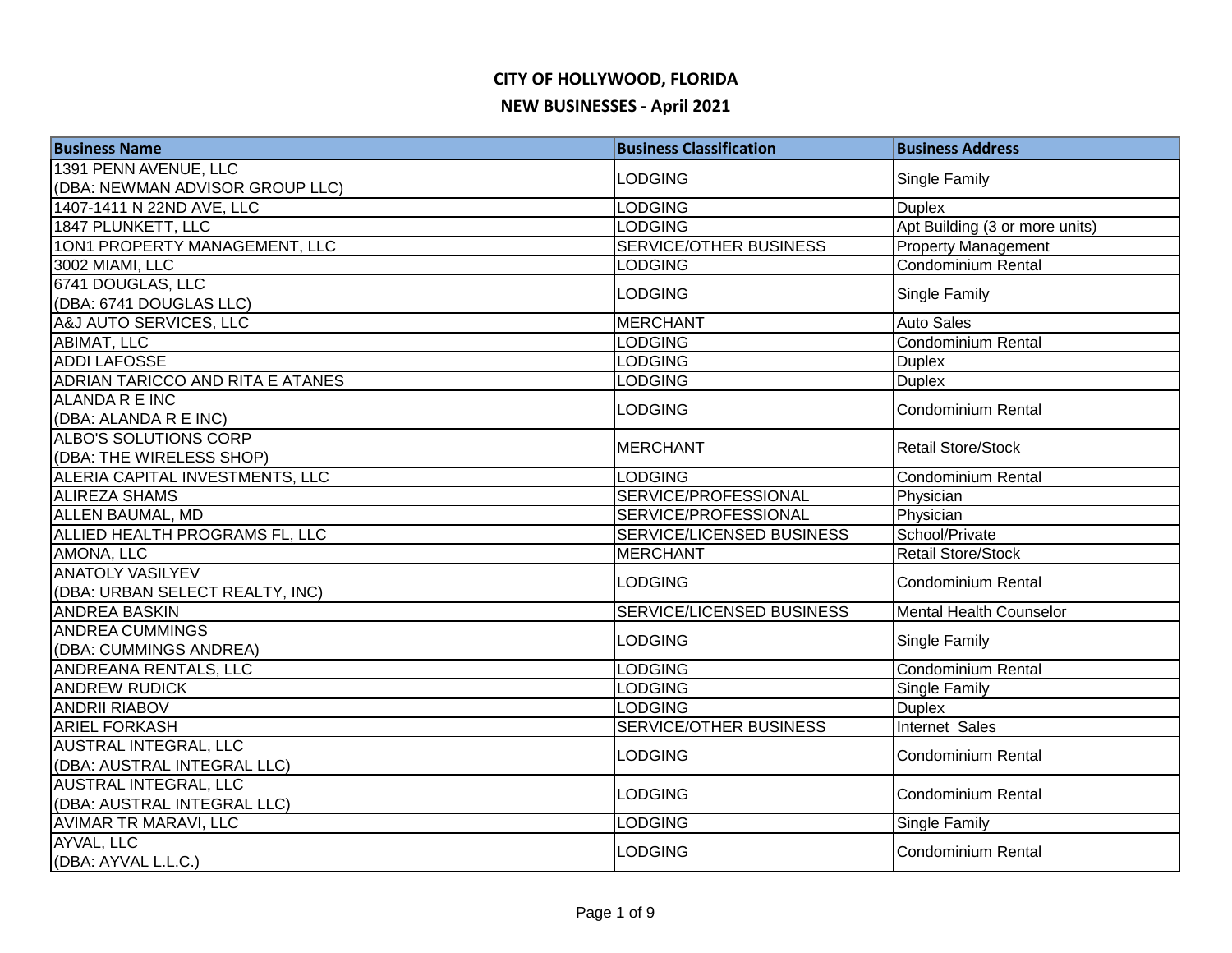| <b>Business Name</b>                                   | <b>Business Classification</b>   | <b>Business Address</b>        |
|--------------------------------------------------------|----------------------------------|--------------------------------|
| <b>AYVAL, LLC</b>                                      | <b>LODGING</b>                   | Condominium Rental             |
| (DBA: AYVAL, L.L.C.)                                   |                                  |                                |
| <b>BEJ PRIME, LLC</b>                                  | <b>LODGING</b>                   | <b>Duplex</b>                  |
| <b>BELIER PROPERTIES, LLC</b>                          | <b>LODGING</b>                   | Condominium Rental             |
| (DBA: BELIER PROPERTIES LLC)                           |                                  |                                |
| <b>BETHSABETH PAZ</b>                                  | <b>LODGING</b>                   | Single Family                  |
| <b>BODY BY JULIANY, LLC</b>                            | <b>SERVICE/LICENSED BUSINESS</b> | Cosmetologists/Facials         |
| <b>BOSS LADY INVESTMENTS, LLC</b>                      | <b>LODGING</b>                   | <b>Condominium Rental</b>      |
| (DBA: BOSS LADY INVESTMENTS LLC)                       |                                  |                                |
| <b>BUGARIE BEVERAGE, LLC</b>                           | SERVICE/OTHER BUSINESS           | Office                         |
| <b>BUSINESS CAPITAL HOLDINGS, LLC</b>                  | <b>LODGING</b>                   | Single Family                  |
| (DBA: REINALDO ANTOMACHI)                              |                                  |                                |
| <b>BUTTONS AND BOWS OUTREACH COMMUNITY CENTER, INC</b> | SERVICE/OTHER BUSINESS           | 9545 Tutoring                  |
| CARDI-LEARN ACADEMY, LLC                               | SERVICE/OTHER BUSINESS           | Office                         |
| (DBA: CARDI-LEARN ACADEMY)                             |                                  |                                |
| <b>CAROL MARTIN-MARK</b>                               | <b>LODGING</b>                   | Single Family                  |
| CASTLE GARDEN VILLAS OF FL, LLP                        | <b>LODGING</b>                   | <b>Single Family</b>           |
| CBD HEALTHCARE COMPANY, LLC                            | SERVICE/OTHER BUSINESS           | Office                         |
| CHN528, LLC                                            | <b>LODGING</b>                   | Condominium Rental             |
| CJJE, INC                                              | <b>TRANSPORTATION</b>            | <b>Charter Boats</b>           |
| (DBA: CREW FOR YOU YACHT SVCS)                         |                                  |                                |
| CLEANDISUP PROPERTY PRESERVATION SERVICES, LLC         | SERVICE/OTHER BUSINESS           | <b>Cleaning Services</b>       |
| COASTAL RENTAL GROUP, LLC                              | <b>LODGING</b>                   | <b>Condominium Rental</b>      |
| (DBA: COASTAL RENTAL GROUP LLC)                        |                                  |                                |
| <b>COLONELMSC ENTERPRISES, LLC</b>                     | <b>LODGING</b>                   | Apt Building (3 or more units) |
| COSTA HOLLYWOOD S303, INC                              | <b>LODGING</b>                   | <b>Condominium Rental</b>      |
| COSTA S321, LLC                                        | <b>LODGING</b>                   | Condominium Rental             |
| <b>CRISMAR LLC</b>                                     | <b>LODGING</b>                   | Condominium Rental             |
| <b>CUMBRE CP, LLC</b>                                  | <b>LODGING</b>                   | Condominium Rental             |
| <b>CUMBRE CP, LLC</b>                                  | <b>LODGING</b>                   | <b>Condominium Rental</b>      |
| DAHAB FAMILY REV TR                                    | LODGING                          | Single Family                  |
| DAISY & ORLANDO GORRA                                  | <b>LODGING</b>                   | <b>Single Family</b>           |
| DANIEL & CAROLINA SHEIR                                | LODGING                          | Apt Building (3 or more units) |
| <b>DANIEL &amp; CAROLINA SHEIR</b>                     | <b>LODGING</b>                   | Apt Building (3 or more units) |
| DANIEL & MARYBELLE LLEWELLYN                           | <b>LODGING</b>                   | Condominium Rental             |
| DAVID M GREEN, VMD                                     | SERVICE/PROFESSIONAL             | Veterinarians                  |
| <b>DEBT RELIEF HELP GROUP, LLC</b>                     | SERVICE/OTHER BUSINESS           | <b>Financial Services</b>      |
| DEMAX, LLC                                             | <b>LODGING</b>                   | Condominium Rental             |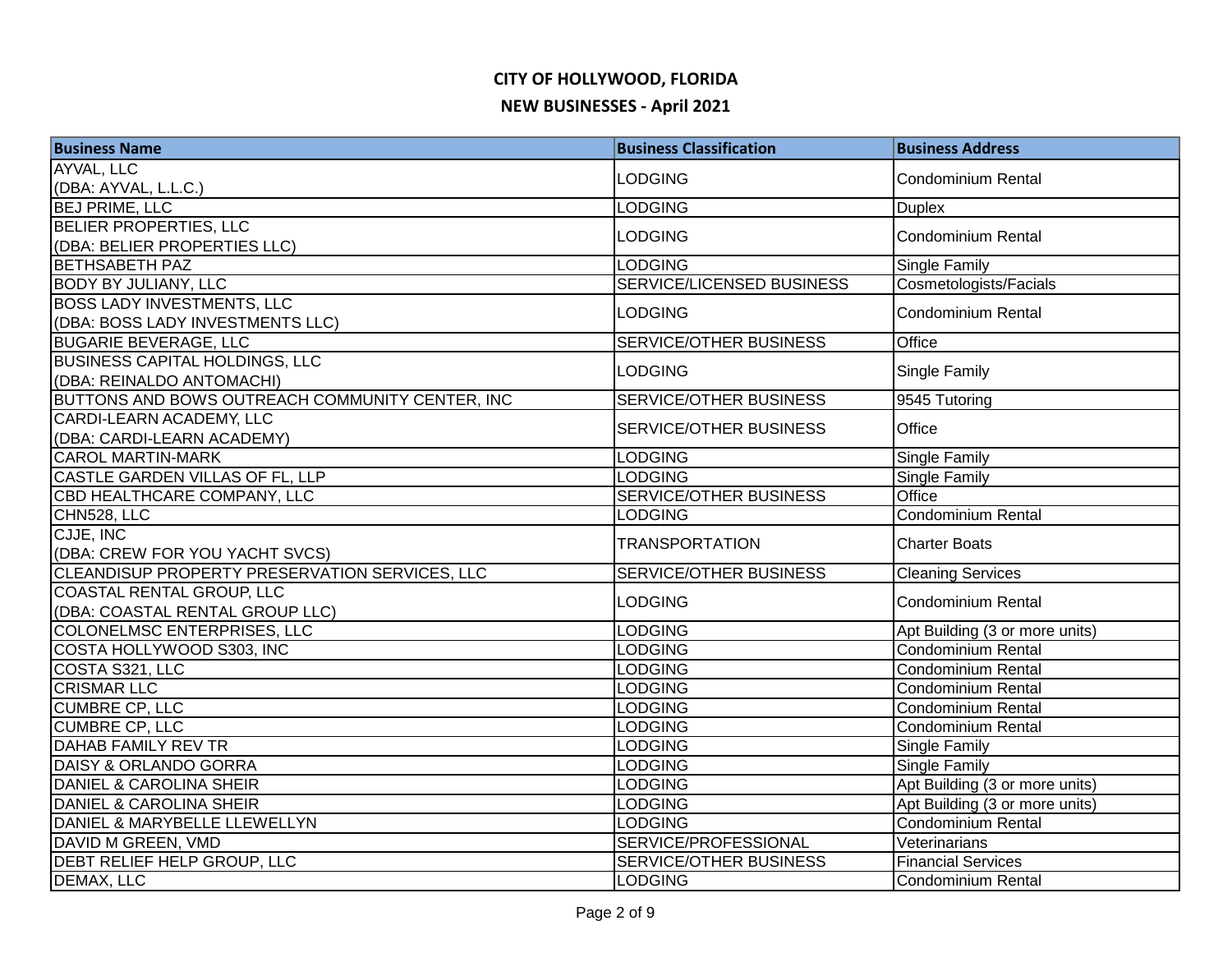| <b>Business Name</b>                                                                | <b>Business Classification</b>                           | <b>Business Address</b>   |
|-------------------------------------------------------------------------------------|----------------------------------------------------------|---------------------------|
| <b>DENTAL CARE P.A.</b>                                                             | <b>SERVICE/OTHER BUSINESS</b>                            | <b>Medical Office</b>     |
| DFMMJ INVESTMENTS, LLC<br>(DBA: LIBERTY HEALTH SCIENCES FLORIDA)                    | <b>MERCHANT</b>                                          | <b>Pharmacy Store</b>     |
| DOLCE LOUNGE, LLC                                                                   | <b>RESTAURANT &amp; RELATED</b><br><b>ESTABLISHMENTS</b> | Restaurant/Bar            |
| DOUBLE J. DEVELOPMENT, CORP LTD                                                     | <b>LODGING</b>                                           | Condominium Rental        |
| DREAMPROPERTIES FL, LLC                                                             | <b>LODGING</b>                                           | <b>Condominium Rental</b> |
| <b>DREAMPROPERTIES FL, LLC</b>                                                      | <b>LODGING</b>                                           | Condominium Rental        |
| <b>DUFUR, LLC</b><br>(DBA: DUFUR LLC)                                               | <b>LODGING</b>                                           | Condominium Rental        |
| EDUARDO D SCHULKIN & BETINA J MARTINEZ SCHULKIN<br>(DBA: MARTINEZ SCHULKIN, BETINA) | <b>LODGING</b>                                           | Condominium Rental        |
| EDUARDO D SCHULKIN & BETINA J MARTINEZ SCHULKIN<br>(DBA: MARTINEZ SCHULKIN, BETINA) | <b>LODGING</b>                                           | <b>Condominium Rental</b> |
| EL MULE, LLC<br>(DBA: EL MULE LLC)                                                  | LODGING                                                  | <b>Condominium Rental</b> |
| <b>EL RODEO MIAMI CORP</b><br>(DBA: EL RODEO MIAMI CORP)                            | <b>LODGING</b>                                           | Condominium Rental        |
| <b>EL SHEIK, CORP</b>                                                               | <b>LODGING</b>                                           | Condominium Rental        |
| <b>ERIKA APONTE</b>                                                                 | SERVICE/LICENSED BUSINESS                                | Cosmetologists/Facials    |
| <b>ESCARDO ENTERPRISE, LLC</b><br>(DBA: ESCARDO ENTERPRISE, LLC)                    | <b>LODGING</b>                                           | Condominium Rental        |
| EVELINE, LLC                                                                        | <b>TRANSPORTATION</b>                                    | Hauling (General)         |
| <b>FACUNDO ARIEL LASTRA</b><br>(DBA: LAS-CA INVERSIONES LLC)                        | <b>LODGING</b>                                           | <b>Condominium Rental</b> |
| <b>FAMARES, LLC</b><br>(DBA: HAYDEE INVESTMENTS, LLC)                               | <b>LODGING</b>                                           | Condominium Rental        |
| <b>FEDLU, LLC</b>                                                                   | <b>LODGING</b>                                           | <b>Condominium Rental</b> |
| <b>FEL CAPITAL, LLC</b>                                                             | <b>LODGING</b>                                           | Condominium Rental        |
| <b>FELICITY USA 2, CORP</b>                                                         | <b>LODGING</b>                                           | Condominium Rental        |
| <b>FISTONS, LIMITED PARTNERSHIP</b>                                                 | <b>LODGING</b>                                           | <b>Condominium Rental</b> |
| <b>FISTONS,LP</b>                                                                   | <b>LODGING</b>                                           | Condominium Rental        |
| <b>FISTONS,LP</b>                                                                   | <b>LODGING</b>                                           | <b>Condominium Rental</b> |
| <b>FLORANGEL M CABEZAS</b>                                                          | <b>LODGING</b>                                           | <b>Single Family</b>      |
| <b>FLORETIDES, CORP</b>                                                             | <b>LODGING</b>                                           | Condominium Rental        |
| <b>FLORETIDES, CORP</b>                                                             | <b>LODGING</b>                                           | Condominium Rental        |
| <b>FLORETIDES, CORP</b>                                                             | <b>LODGING</b>                                           | <b>Condominium Rental</b> |
| <b>FLORETIDES, CORP</b>                                                             | <b>LODGING</b>                                           | Condominium Rental        |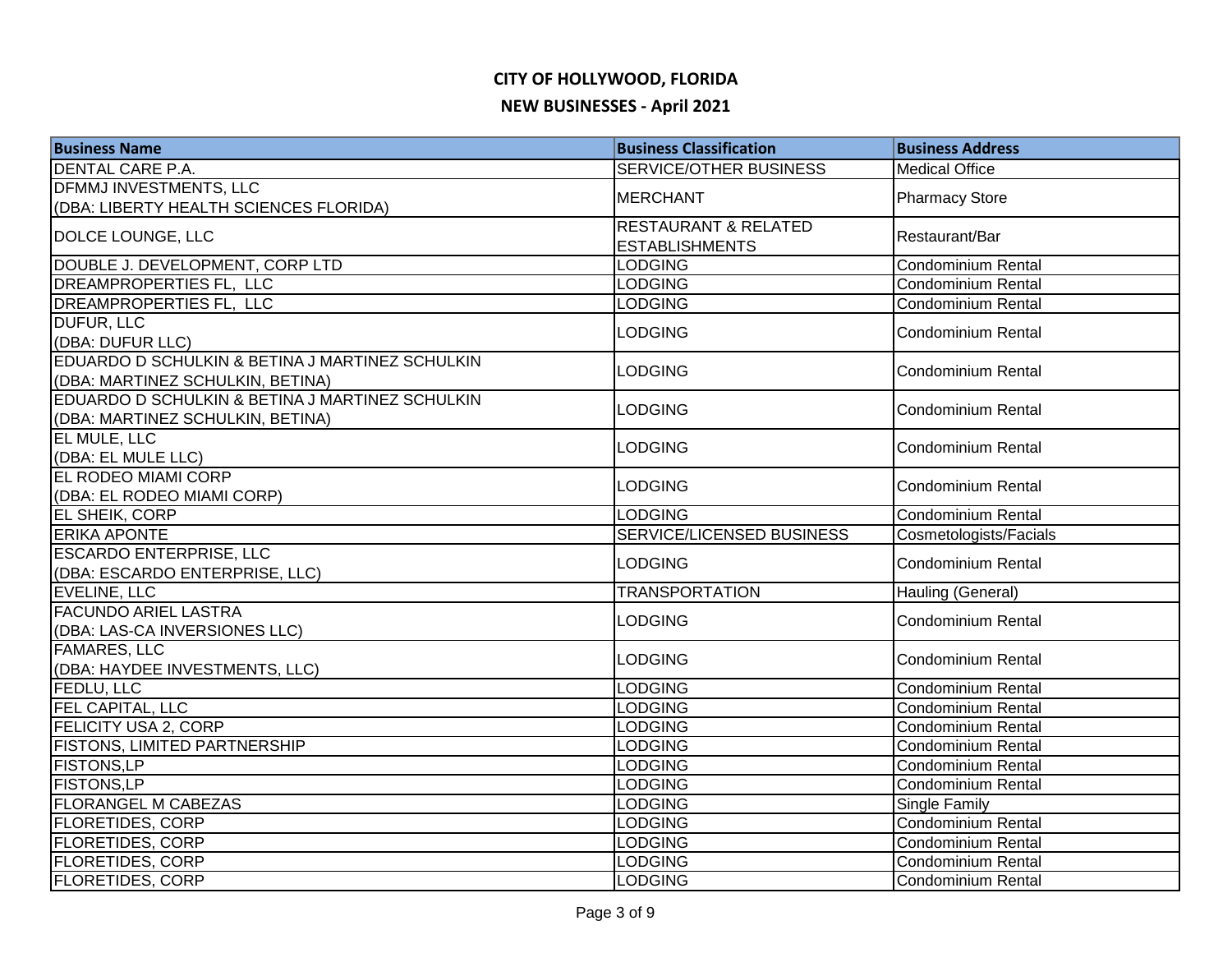| <b>Business Name</b>                         | <b>Business Classification</b> | <b>Business Address</b>     |
|----------------------------------------------|--------------------------------|-----------------------------|
| <b>FLORETIDES, CORP</b>                      | <b>LODGING</b>                 | Condominium Rental          |
| (DBA: DESTEFANO, GRACIELA PATRICIA)          |                                |                             |
| FLORIDA CAR LOT, LLC                         | <b>MERCHANT</b>                | <b>Auto Sales</b>           |
| FLORIDA MEDICAL CENTER GROUP, INC            | <b>SERVICE/OTHER BUSINESS</b>  | <b>Medical Office</b>       |
| <b>FLRE REFINED, LLC</b>                     | <b>LODGING</b>                 |                             |
| (DBA: FEGUENSON JEAN AND RUTH ROBERT)        |                                | <b>Single Family</b>        |
| FORT LAUDERDALE VACATION HOUSES, LLC         | <b>LODGING</b>                 | Single Family               |
| <b>GARFIELD APARTMENTS, LLC</b>              | <b>LODGING</b>                 | <b>Duplex</b>               |
| <b>GAVIN ANTHONY GEORGE HENRY</b>            | <b>LODGING</b>                 | <b>Condominium Rental</b>   |
| <b>GENERAL ALARM, LLC</b>                    |                                |                             |
| (DBA: GENERAL SECURITY)                      | SERVICE/LICENSED BUSINESS      | Contractor/Burglar Alarm    |
| <b>GLOBAL TOUR COMPANY</b>                   | <b>LODGING</b>                 | Condominium Rental          |
| <b>GLOBAL VEGAN DELIGHTS, LLC</b>            | SERVICE/OTHER BUSINESS         | 9135 Catering/Take Out Food |
| <b>GOOMBAY IP HOLDINGS, LLC</b>              | SERVICE/OTHER BUSINESS         | Office                      |
| GREEN WAVE 1012, LLC                         | <b>LODGING</b>                 | Condominium Rental          |
| <b>GUIMARAES, LLC</b>                        | <b>LODGING</b>                 | Condominium Rental          |
| <b>HAYDEE INVESTMENTS, LLC</b>               | <b>LODGING</b>                 | Condominium Rental          |
| HAYDEE INVESTMENTS, LLC                      | <b>LODGING</b>                 | Condominium Rental          |
| (DBA: HAYDEE INVESTMENTS, LLC)               |                                |                             |
| HBR VACATIONS, LLC                           | <b>LODGING</b>                 | Condominium Rental          |
| <b>HECTOR SUAZO</b>                          | <b>LODGING</b>                 | Condominium Rental          |
| HEMATO-ONCOLOGY MEDICINE ASSOCIATES, P.A.    | SERVICE/PROFESSIONAL           | Physician/Osteopath         |
| (DBA: DON S POSTER, D.O.)                    |                                |                             |
| <b>HOLLY BEACH, INC</b>                      | <b>LODGING</b>                 | Condominium Rental          |
| HOLLYWOOD RENTAL PROPERTIES, INC             | <b>LODGING</b>                 | <b>Condominium Rental</b>   |
| HOLLYWOOD RENTAL PROPERTIES, INC             | <b>LODGING</b>                 | Condominium Rental          |
| HOLLYWOOD SMOKE AND GLASS, INC               | <b>MERCHANT</b>                | <b>Retail Store/Stock</b>   |
| HSIAO LIN CHEN AND MIRELA FELICIANO          | <b>LODGING</b>                 | <b>Single Family</b>        |
| <b>ICONIC INVESTMENTS GROUP, LLC</b>         | <b>LODGING</b>                 | <b>Single Family</b>        |
| <b>IGMAR PEREZ</b>                           | <b>LODGING</b>                 | <b>Condominium Rental</b>   |
| <b>IGNIS EQQUS, LLC</b>                      | <b>LODGING</b>                 | <b>Condominium Rental</b>   |
| <b>IHOSVANI VALLE VIERA</b>                  | <b>MERCHANT</b>                | <b>Retail Store/Stock</b>   |
| (DBA: MARANERO'S)                            |                                |                             |
| <b>IICOUSINS MASONRY &amp; STUCCO, INC</b>   | SERVICE/LICENSED BUSINESS      | Contractor/Specialty        |
| <b>ILYA KOSENKOV</b>                         | <b>LODGING</b>                 | Single Family               |
| (DBA: FLORIDA BEST REALTY)                   |                                |                             |
| <b>INVISION REAL ESTATE INVESTMENTS, LLC</b> | SERVICE/LICENSED BUSINESS      | Contractor/General          |
| (DBA: INVISION SERVICE)                      |                                |                             |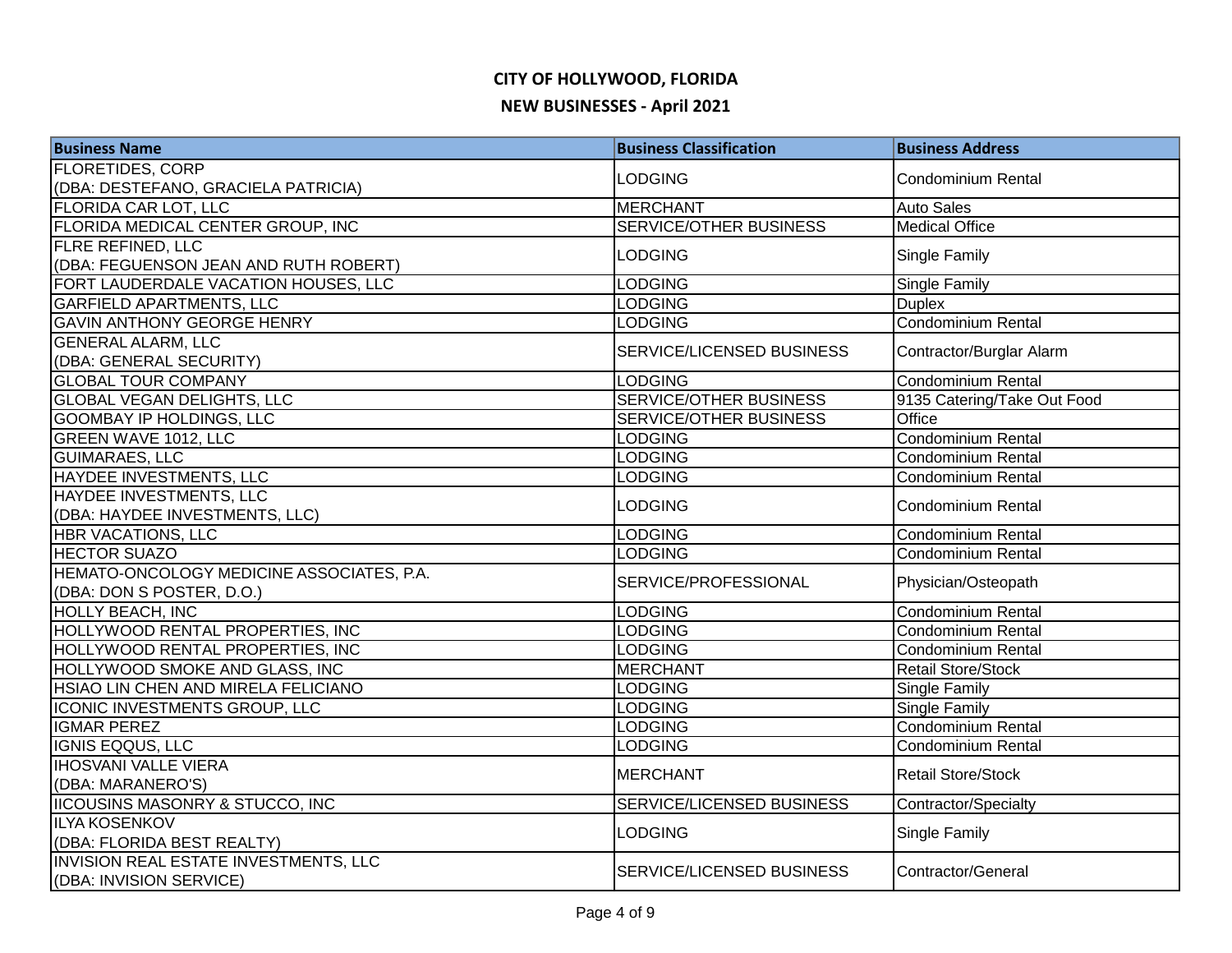| <b>Business Name</b>                                       | <b>Business Classification</b> | <b>Business Address</b>        |
|------------------------------------------------------------|--------------------------------|--------------------------------|
| <b>IVONNE &amp; ANTONIO M. GOMEZ</b>                       | <b>LODGING</b>                 | Single Family                  |
| <b>JANIS GALLINSON</b>                                     | <b>LODGING</b>                 | <b>Single Family</b>           |
| <b>JASON SCOTT MANN</b>                                    | SERVICE/PROFESSIONAL           | Physician/Optometrist          |
| <b>JCL COSTA HOLDING, CORP</b>                             | <b>LODGING</b>                 | <b>Condominium Rental</b>      |
| <b>JEAN-FRANCOIS CHIDIAC</b>                               | SERVICE/PROFESSIONAL           | Physician/Osteopath            |
| <b>JESED INVESTMENT, LLC</b>                               | <b>LODGING</b>                 | Condominium Rental             |
| <b>JESSICA FRANKLIN</b>                                    | <b>LODGING</b>                 | <b>Single Family</b>           |
| <b>JON &amp; ZORKA BALAN</b>                               | <b>LODGING</b>                 | Single Family                  |
| <b>JORGE T &amp; XENIA N TORRES</b>                        | <b>LODGING</b>                 | <b>Condominium Rental</b>      |
| <b>JOSE RAMOS</b>                                          | <b>LODGING</b>                 | <b>Single Family</b>           |
| (DBA: RAMOS JOSE E)                                        |                                |                                |
| JQ TEN HARBOR, LLC                                         | <b>LODGING</b>                 | <b>Single Family</b>           |
| (DBA: JQ TEN HARBOR, LLC)                                  |                                |                                |
| JULIE LARIVIERE AND JULIE SANTERRE                         | <b>LODGING</b>                 | Condominium Rental             |
| JULIE LARIVIERE AND JULIE SANTERRE                         | <b>LODGING</b>                 | Condominium Rental             |
| (DBA: LARIVIERE JULIE & SANTERRE JULIE)                    |                                |                                |
| <b>KARINA R MARCEL</b>                                     | <b>LODGING</b>                 | Condominium Rental             |
| <b>KERI HAHN</b>                                           | SERVICE/LICENSED BUSINESS      | <b>Broker/Real Estate</b>      |
| (DBA: CALL TO SEE REAL ESTATE)                             |                                |                                |
| <b>KHALED DIAB</b>                                         | SERVICE/PROFESSIONAL           | Physician                      |
| KISSIAN, INC                                               | <b>LODGING</b>                 | Condominium Rental             |
| KLASSIQUE CLOTHING BOUTIQUE,LLC                            | <b>MERCHANT</b>                | <b>Retail Store/Stock</b>      |
| LAB DISTRICT, INC                                          | SERVICE/LICENSED BUSINESS      | Laboratory/Medical             |
| LAGOON 858 CORP                                            | <b>LODGING</b>                 | <b>Condominium Rental</b>      |
| LAGOON 858 CORP                                            | <b>LODGING</b>                 | Condominium Rental             |
| LAND TRUST NO 1721CLEVST AND PAUL GOTTFRIED D%KODSI LAW    | <b>LODGING</b>                 | Apt Building (3 or more units) |
| LEAF GROUP INVESTMENT, LLC                                 | <b>LODGING</b>                 | Condominium Rental             |
| LEAF GROUP INVESTMENT, LLC                                 | <b>LODGING</b>                 | Condominium Rental             |
| LEONIDAS RADHAMES & PIROSCKA VENTURA                       | <b>LODGING</b>                 | Condominium Rental             |
| (DBA: VENTURA, RADHAMES)                                   |                                |                                |
| LIQUID ASSETS ACQUISITION, LLC                             | <b>LODGING</b>                 | Condominium Rental             |
| LISETTE KOHN GALE LIV TR AND DIANA SLATOPOLSKY REV TR ETAL | <b>LODGING</b>                 | Condominium Rental             |
| (DBA: PUASIUN LLC)                                         |                                |                                |
| LIZ BEACH, LLC                                             | <b>LODGING</b>                 | Condominium Rental             |
| LOMBARDY HOTEL CORPORATION                                 | <b>LODGING</b>                 | Duplex                         |
| LORICA 1, CORP                                             | <b>LODGING</b>                 | Condominium Rental             |
| (DBA: LORICA 1 CORP)                                       |                                |                                |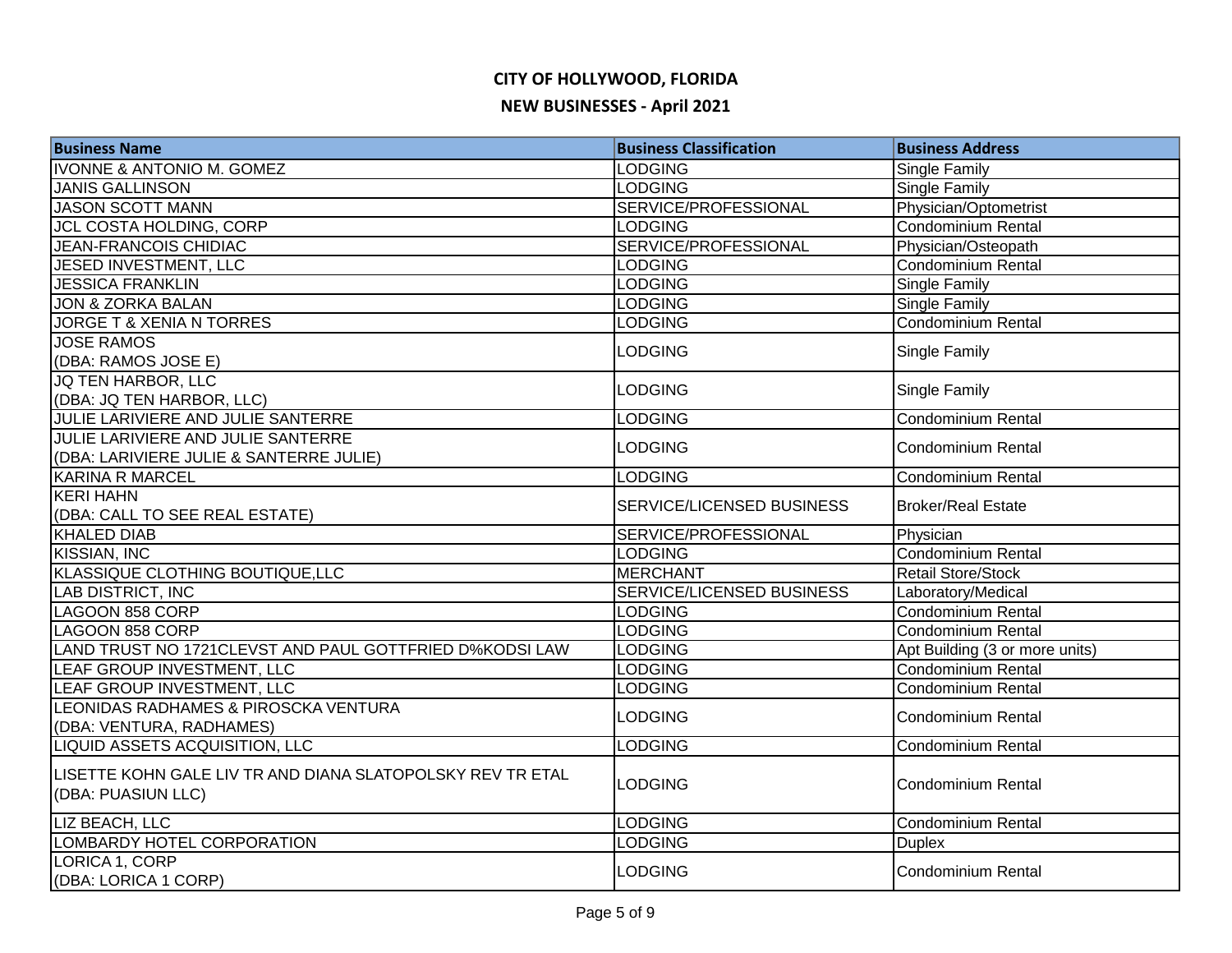| <b>Business Name</b>            | <b>Business Classification</b>  | <b>Business Address</b>   |
|---------------------------------|---------------------------------|---------------------------|
| LOS 3 PANAS, LLC                | <b>LODGING</b>                  | <b>Condominium Rental</b> |
| (DBA: LOS 2 PANAS LLC)          |                                 |                           |
| <b>LUIS ERNESTO GARDES</b>      | <b>LODGING</b>                  | Single Family             |
| LULAUMA, LLC                    | <b>LODGING</b>                  | Condominium Rental        |
| LUMAJU, CORP                    | LODGING                         | Condominium Rental        |
| (DBA: HAYDEE INVESTMENTS, LLC)  |                                 |                           |
| <b>LUXE HAUSS, LLC</b>          | <b>LODGING</b>                  | Single Family             |
| <b>LUXE HAUSS, LLC</b>          | <b>LODGING</b>                  | <b>Single Family</b>      |
| LUXE HAUSS, LLC                 | <b>LODGING</b>                  | Single Family             |
| <b>LUXE HAUSS, LLC</b>          | <b>LODGING</b>                  | <b>Single Family</b>      |
| MALACATOS HOLDINGS CO., LTD     | <b>LODGING</b>                  | Condominium Rental        |
| MANCAVE DOWNTOWN HOLLYWOOD, INC | SERVICE/LICENSED BUSINESS       | <b>Barber Shop</b>        |
| MANOSALVA REALTY, CORP          | LODGING                         | Single Family             |
| MANUEL D GONZALEZ MD PA         | SERVICE/PROFESSIONAL            | Physician                 |
| <b>MARIO R MEDINA</b>           | <b>LODGING</b>                  | <b>Condominium Rental</b> |
| MATTROB, INC.                   |                                 |                           |
| (DBA: AMERICAN THRIFT STORES)   | <b>MERCHANT</b>                 | <b>Thrift Shop</b>        |
| MCGILL AND CO, LLC              | SERVICE/OTHER BUSINESS          | Internet Sales            |
| MD NOW MEDICAL CENTERS, INC     | SERVICE/OTHER BUSINESS          | <b>Medical Office</b>     |
| <b>MERPAUSI, LLC</b>            | <b>LODGING</b>                  | Condominium Rental        |
| MIAMI BOAT RENTAL, LLC          | <b>TRANSPORTATION</b>           | Boat/Jet Ski Rental       |
| MIAMI UNLIMITED, LLC            | <b>TRANSPORTATION</b>           | Boat/Jet Ski Rental       |
| MICHAEL ANIDJAR PA              | SERVICE/PROFESSIONAL            |                           |
| (DBA: MICHAEL A ANIDJAR)        |                                 | Attorney                  |
| <b>MOBSTICKS, LLC</b>           | SERVICE/OTHER BUSINESS          | <b>Medical Office</b>     |
| (DBA: THE REMEDY IV)            |                                 |                           |
| <b>MODE ANI, INC</b>            | <b>LODGING</b>                  | Condominium Rental        |
| (DBA: MODE ANI, INC)            |                                 |                           |
| MY FIFTY, LLC                   | <b>LODGING</b>                  | Condominium Rental        |
| (DBA: MY FIFTY, LLC)            |                                 |                           |
| NAILHOUSE OF HOLLYWOOD          | SERVICE/LICENSED BUSINESS       | <b>Nail Salon</b>         |
| (DBA: NAILHOUSE & SPA)          |                                 |                           |
| NEW EDGE PROPERTIES, LLC        | <b>LODGING</b>                  | Condominium Rental        |
| (DBA: URBAN SELECT REALY, INC)  |                                 |                           |
| <b>NEW FOKKUS, INC</b>          | <b>RESTAURANT &amp; RELATED</b> | Restaurant/Bar            |
| (DBA: LABIOS KITCHEN & LOUNGE)  | <b>ESTABLISHMENTS</b>           |                           |
| O & S ASSOCIATES, INC           | SERVICE/LICENSED BUSINESS       | Contractor/Engineering    |
| OCEAN DR S 3801 APT 7U, LLC     | <b>LODGING</b>                  | Condominium Rental        |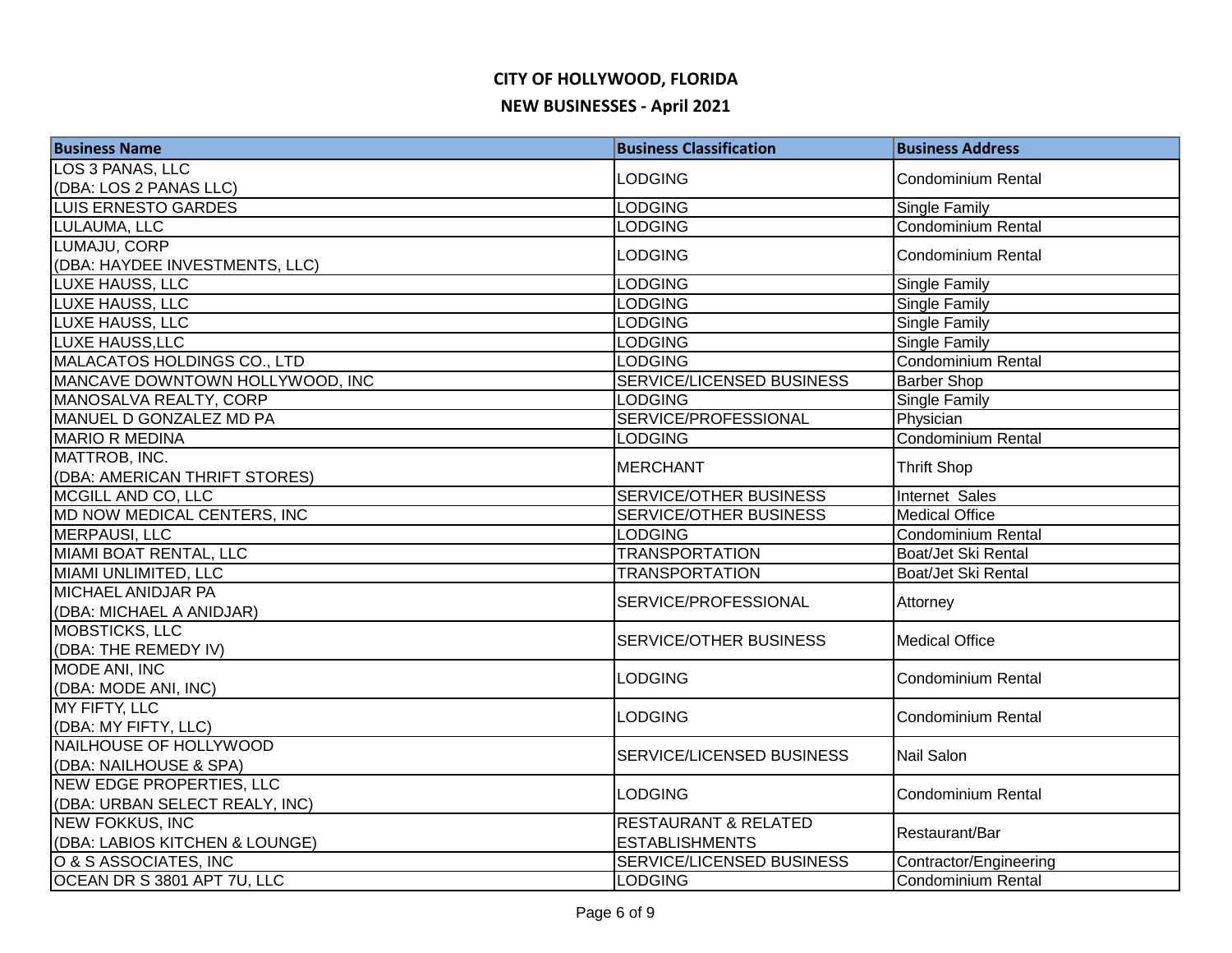| <b>Business Name</b>                     | <b>Business Classification</b>  | <b>Business Address</b>   |
|------------------------------------------|---------------------------------|---------------------------|
| ON OUR WAY TOWING & STORAGE, INC         | SERVICE/OTHER BUSINESS          | <b>Repair Service</b>     |
| ON THE TIDES INVESTMENT, LLC             | <b>LODGING</b>                  | Condominium Rental        |
| OPORTMENT, LLC                           | <b>LODGING</b>                  | Condominium Rental        |
| <b>OPTIMUS LIFE, LLC</b>                 | <b>LODGING</b>                  | <b>Condominium Rental</b> |
| <b>PABLO PARGA</b>                       | <b>LODGING</b>                  | Condominium Rental        |
| (DBA: SINAUSA CORP)                      |                                 |                           |
| <b>PAVEL VASILYEV</b>                    | <b>LODGING</b>                  | Condominium Rental        |
| (DBA: URBAN SELECT REALTY, INC)          |                                 |                           |
| PERIOZ, LLC                              | <b>LODGING</b>                  | <b>Condominium Rental</b> |
| PERKINS 99, CORP                         | <b>LODGING</b>                  | <b>Condominium Rental</b> |
| PISO 8, LLC                              | <b>LODGING</b>                  | Condominium Rental        |
| (DBA: PISO 8 LLC)                        |                                 |                           |
| POWER PACK 55, LLC                       | <b>LODGING</b>                  | <b>Condominium Rental</b> |
| PRO CARS FINANCE AUTO SALES, CORP        | <b>MERCHANT</b>                 | <b>Auto Sales</b>         |
| <b>PSO INVESTMENTS, LLC</b>              | <b>LODGING</b>                  | Condominium Rental        |
| QUORE GELATO, LLC                        | <b>RESTAURANT &amp; RELATED</b> | Restaurant/Bar            |
| (DBA: QUORE GELATO)                      | <b>ESTABLISHMENTS</b>           |                           |
| <b>REMO MANDRILE, LLC</b>                | <b>LODGING</b>                  | Condominium Rental        |
| (DBA: REMO MANDRILE LLC)                 |                                 |                           |
| <b>RENAFA INVESTORS, LLC</b>             | <b>LODGING</b>                  | <b>Condominium Rental</b> |
| <b>RENEFA FAMILY, INC</b>                | LODGING                         | <b>Condominium Rental</b> |
| RESPONSIVE COUNSELING, LLC               | SERVICE/LICENSED BUSINESS       | Social Worker/Clinical    |
| ROLANDO R AZPURUA                        | <b>LODGING</b>                  | Condominium Rental        |
| (DBA: AZPURUA ROLANDO & CASTANEDA SONIA) |                                 |                           |
| RON INVESTMENTS USA, LLC                 | <b>LODGING</b>                  | <b>Condominium Rental</b> |
| RONALD CASTANEDA                         | <b>SERVICE/OTHER BUSINESS</b>   | <b>Delivery Service</b>   |
| (DBA: SEFARD FOODS)                      |                                 |                           |
| SABINE V HESSE, M.D.                     | SERVICE/PROFESSIONAL            | Physician                 |
| <b>SAMER D. AGHA</b>                     | SERVICE/PROFESSIONAL            | Physician                 |
| <b>SAN GIOVANNI, LLC</b>                 | <b>LODGING</b>                  | Condominium Rental        |
| SAND HORIZON GROUP, LLC                  | <b>LODGING</b>                  | <b>Condominium Rental</b> |
| SANGEETHA RAJALAKSHMI GANESAN            | <b>LODGING</b>                  | <b>Condominium Rental</b> |
| SAUALL, LLC                              | <b>LODGING</b>                  | <b>Condominium Rental</b> |
| <b>SCENIC TOURS USA, INC</b>             | <b>SERVICE/OTHER BUSINESS</b>   | Office                    |
| <b>SDA DIALYSIS CENTER, LLC</b>          | <b>SERVICE/OTHER BUSINESS</b>   | Medical Office            |
| <b>SEBASTIEN BRICE GABUCCI</b>           | <b>LODGING</b>                  | Condominium Rental        |
| <b>SEGRA GRUP, LLC</b>                   | <b>LODGING</b>                  | Condominium Rental        |
| <b>SHARANE KNIBBS</b>                    | <b>LODGING</b>                  | Single Family             |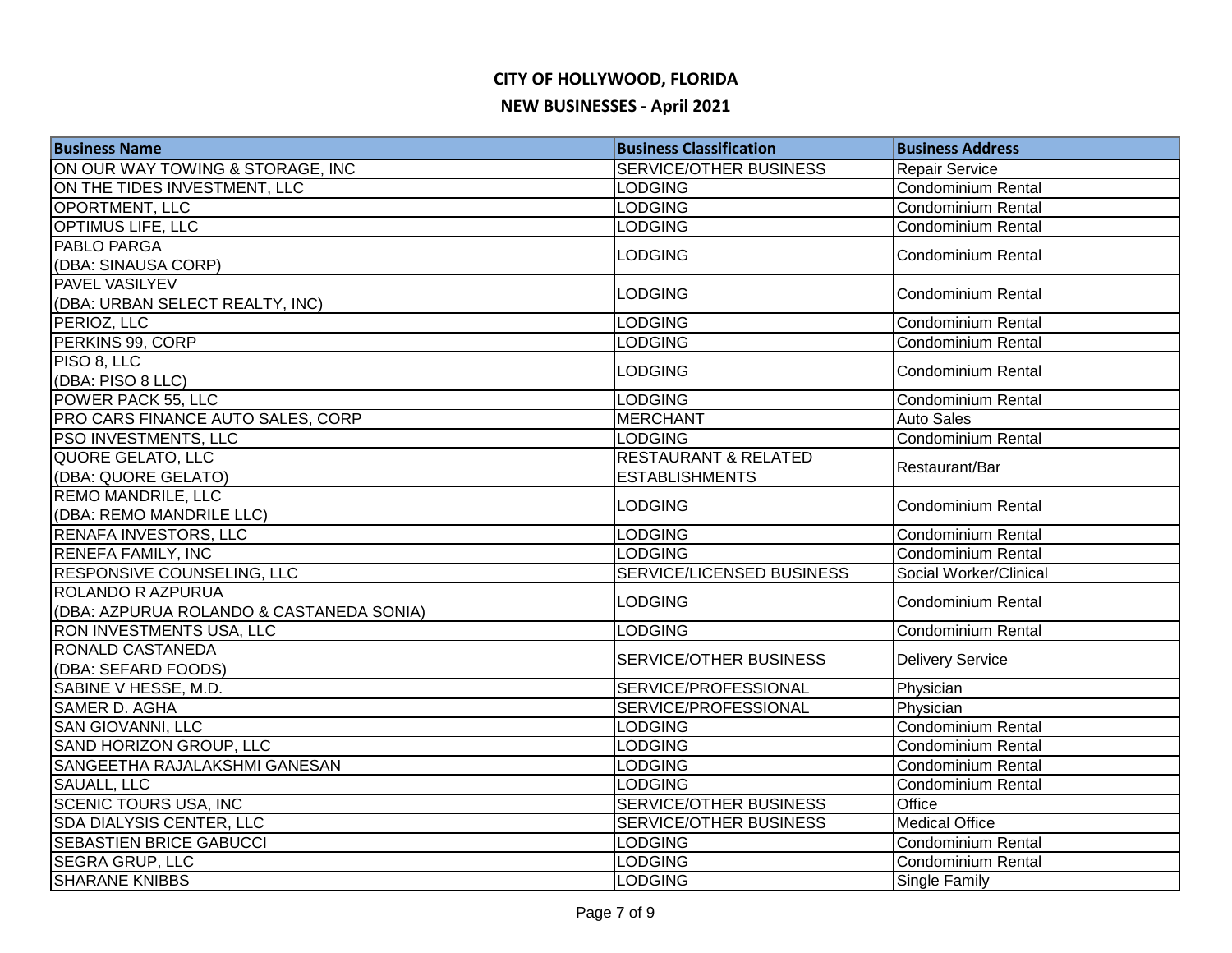| <b>Business Name</b>                                                                  | <b>Business Classification</b>   | <b>Business Address</b>            |
|---------------------------------------------------------------------------------------|----------------------------------|------------------------------------|
| SHERRY LEVINE, M.D.                                                                   | SERVICE/PROFESSIONAL             | Physician                          |
| <b>SK FLORIDA HOMES, LLC</b>                                                          | <b>LODGING</b>                   | <b>Single Family</b>               |
| <b>SK FLORIDA HOMES, LLC</b>                                                          | <b>LODGING</b>                   | Single Family                      |
| SK FLORIDA HOMES, LLC                                                                 | <b>LODGING</b>                   | Single Family                      |
| <b>SK FLORIDA HOMES, LLC</b>                                                          | <b>LODGING</b>                   | <b>Single Family</b>               |
| SK FLORIDA HOMES, LLC                                                                 | <b>LODGING</b>                   | Single Family                      |
| SKYCAR ENTERPRISE, INC.<br>(DBA: SKYCAR AUTO SALES)                                   | <b>SERVICE/OTHER BUSINESS</b>    | Auto/Paint & Body                  |
| SLP 1937 HOLDINGS, LLC                                                                | <b>LODGING</b>                   | Condominium Rental                 |
| <b>SNAX ATTACK, LLC</b>                                                               | <b>SERVICE/OTHER BUSINESS</b>    | <b>Delivery Service</b>            |
| SOFLO ANIMAL RESCUE, CORP                                                             | SERVICE/OTHER BUSINESS           | <b>Medical Office</b>              |
| <b>SONKAT, LLC</b>                                                                    | <b>LODGING</b>                   | Condominium Rental                 |
| SOUTH FLORIDA COASTAL PROP, INC                                                       | <b>LODGING</b>                   | Condominium Rental                 |
| SOUTH FLORIDA COASTAL PROPERTIES, INC                                                 | <b>LODGING</b>                   | <b>Condominium Rental</b>          |
| SOUTH FLORIDA ENT ASSOCIATES, INC<br>(DBA: SOUTH FLORIDA ENT ASSOCIATES HEARING, LLC) | <b>MERCHANT</b>                  | Wholesale Merchandise              |
| SQUADRA3, LLC                                                                         | <b>LODGING</b>                   | Condominium Rental                 |
| <b>ST JUDE MEDICAL GROUP</b><br>(DBA: VIDAMAX MEDICAL CENTER)                         | <b>SERVICE/OTHER BUSINESS</b>    | <b>Medical Office</b>              |
| STANLEY EARL SKOPIT, D.O.                                                             | SERVICE/PROFESSIONAL             | Physician/Osteopath                |
| <b>STARLIGHT AESTHETICS, INC</b>                                                      |                                  |                                    |
| (DBA: ANNE BETH BLACKSTONE)                                                           | SERVICE/LICENSED BUSINESS        | Nurse Practice/Physician Assistant |
| <b>STOLIFE, LLC</b><br>(DBA: STOLIFE LLC)                                             | <b>LODGING</b>                   | Condominium Rental                 |
| <b>STRAYA, LLC</b><br>(DBA: STRAYA PROFESSIONAL WINDOW CLEANING SOLUTIONS)            | SERVICE/OTHER BUSINESS           | <b>Window Cleaning</b>             |
| <b>SUNBURST, LLC</b>                                                                  | <b>LODGING</b>                   | Condominium Rental                 |
| <b>SYNERGY MOOD, LLC</b>                                                              | <b>LODGING</b>                   | Single Family                      |
| TADRAZU, LLC                                                                          | <b>LODGING</b>                   | Condominium Rental                 |
| (DBA: TRADAZU, LLC)                                                                   |                                  |                                    |
| TAI GROUP IMPACT WINDOWS, LLC                                                         | <b>SERVICE/LICENSED BUSINESS</b> | Contractor/General                 |
| <b>TAMCOK, LLC</b><br>(DBA: TAMCOK LLC)                                               | <b>LODGING</b>                   | Condominium Rental                 |
| <b>TEODORO INVESTMENTS, INC</b>                                                       | <b>LODGING</b>                   | <b>Condominium Rental</b>          |
| <b>TESO GROUP, LLC</b>                                                                |                                  |                                    |
| (DBA: TESO GROUP LLC)                                                                 | <b>LODGING</b>                   | Condominium Rental                 |
| THE TITLE & LIEN LADY LLC                                                             | <b>SERVICE/OTHER BUSINESS</b>    | Office                             |